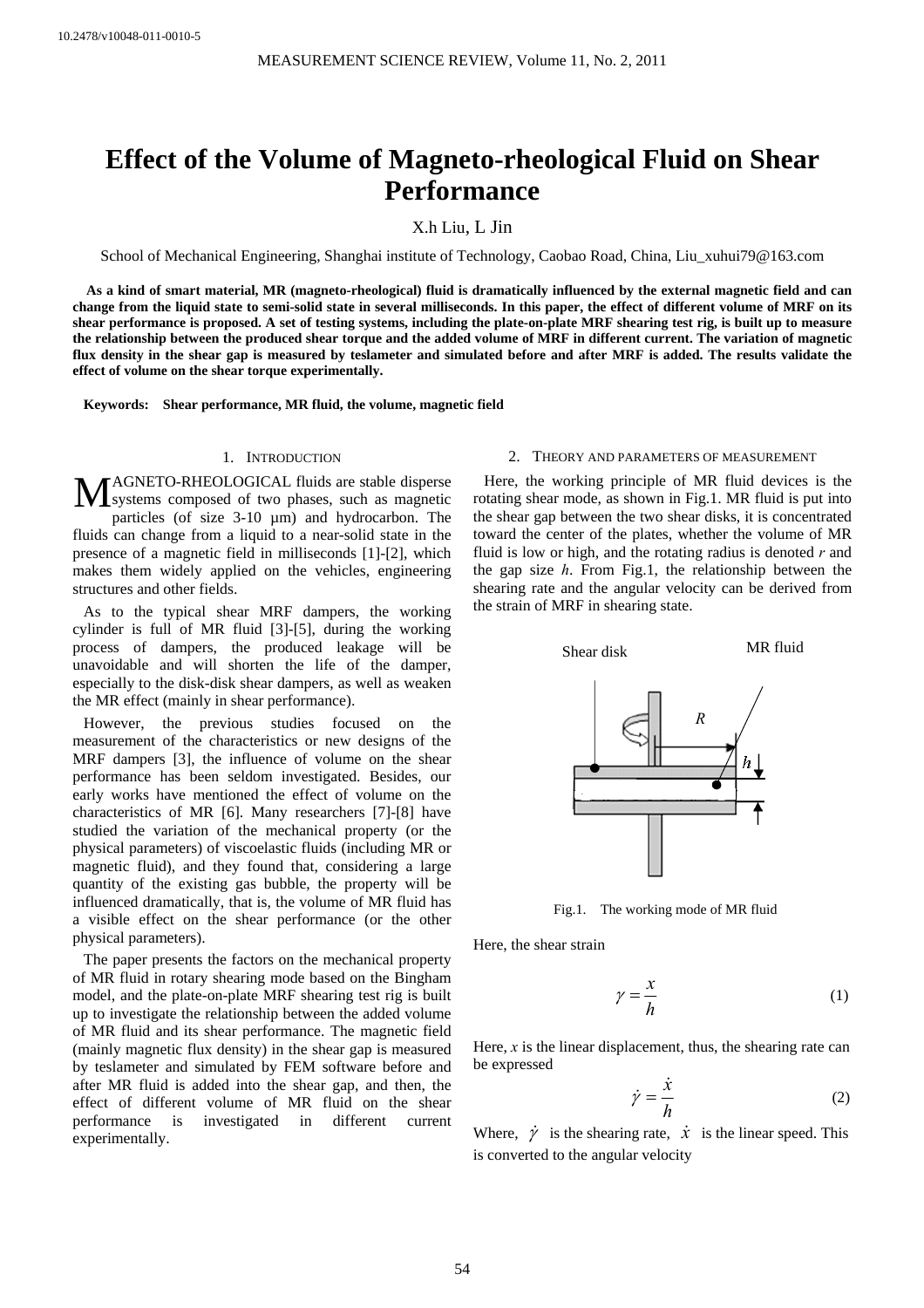$$
\dot{\gamma} = \frac{\omega r}{h} \tag{3}
$$

Here, *r* is the arbitrary radius of the shearing discs and  $\omega$  is the angular velocity.

Beside the shearing rate, in the action of magnetic field, the resisting torque (or the shear torque) generated by the shear movement is also related to the yield stress of MRF, therefore, the shear torque should be calculated according to the yield stress. It can be deduced from Fig.2. This is the top view of the MRF in the two shear parallel-plate fixture.



Fig.2. The calculation sketch of shear torque of MRF

In Fig.2, the area of MRF in action is *dA*, the force applied on MRF is  $df$ , thus, the shear stress,  $\tau$ , is as (4)

$$
\tau = \frac{df}{dA} \tag{4}
$$

As the non-Newton characteristics of MRF in the action of magnetic field, the mechanics model can be assumed as the Bingham model, that is,

$$
\tau = \tau_y + \eta \dot{\gamma} \tag{5}
$$

Here,  $\tau_{v}$  is the shear yield stress of MRF, which is related to the characteristics of MRF, combined with (4) and (5)

$$
df = \left(\tau_y + \eta \dot{\gamma}\right) dA \tag{6}
$$

The area of the toroidal shape can be approximated as

$$
dA = 2\pi r dr \tag{7}
$$

(7) can be substituted into (6), which yields

$$
df = \left(\tau_y + \eta \dot{\gamma}\right) \cdot 2\pi r dr \tag{8}
$$

According to the definition of the shear torque, the following equation can be obtained

$$
dT = r \times df = r(\tau_y + \eta \dot{\gamma}) \cdot 2\pi r dr \tag{9}
$$

(3) and (8) are substituted into the (9); (9) can be expressed

$$
dT = 2\pi (r^2 \tau_y + r^3 \varpi \eta / h) dr \qquad (10)
$$

The integration of (10)

$$
\int dT = \int_0^R 2\pi (r^2 \tau_y + \frac{\varpi \eta r^3}{h}) dr \qquad (11)
$$

That is,

$$
T = 2\pi \left( \frac{R^2 \tau_y}{3} + \frac{\varpi \eta R^4}{h} \right) \tag{12}
$$

Equ.12 gives the relationship between the shear torque and the yield stress of MRF, as to the yield stress, in the condition of the gap it is filled with MRF, which is related to the magnetic field in the gap. Besides, from Equ.12, if the type of MR fluid is given, and the parameters of devices, including the radius *R* and gap size *h*, the angular velocity *ω* are constant, the maximum torque is related to the shear yield stress. Here, the shear yield stress  $\tau$ <sup>*y*</sup> is mainly decided by the magnetic field, (it is maybe affected by the shearing rate, but it is small), thus, once the device is built up, the maximum torque will be related to the characteristics of MR fluid and magnetic field. These relevant theories and experiments have been studied before [1], but if the shear gap is not full of MRF, what will happen to the shear torque of MRF?

## 3. METHODS OF MEASUREMENT

A plate-on-plate MRF shearing test rig was developed to measure the shear torque of MRF with different volume. Fig.3 is the design sketch of this test rig.



Fig.3. Sketch of disk-type MRF test cell. 1: Coil, 2 and 4: Parallel shear disks, 3 and 5: Highly permeable materials.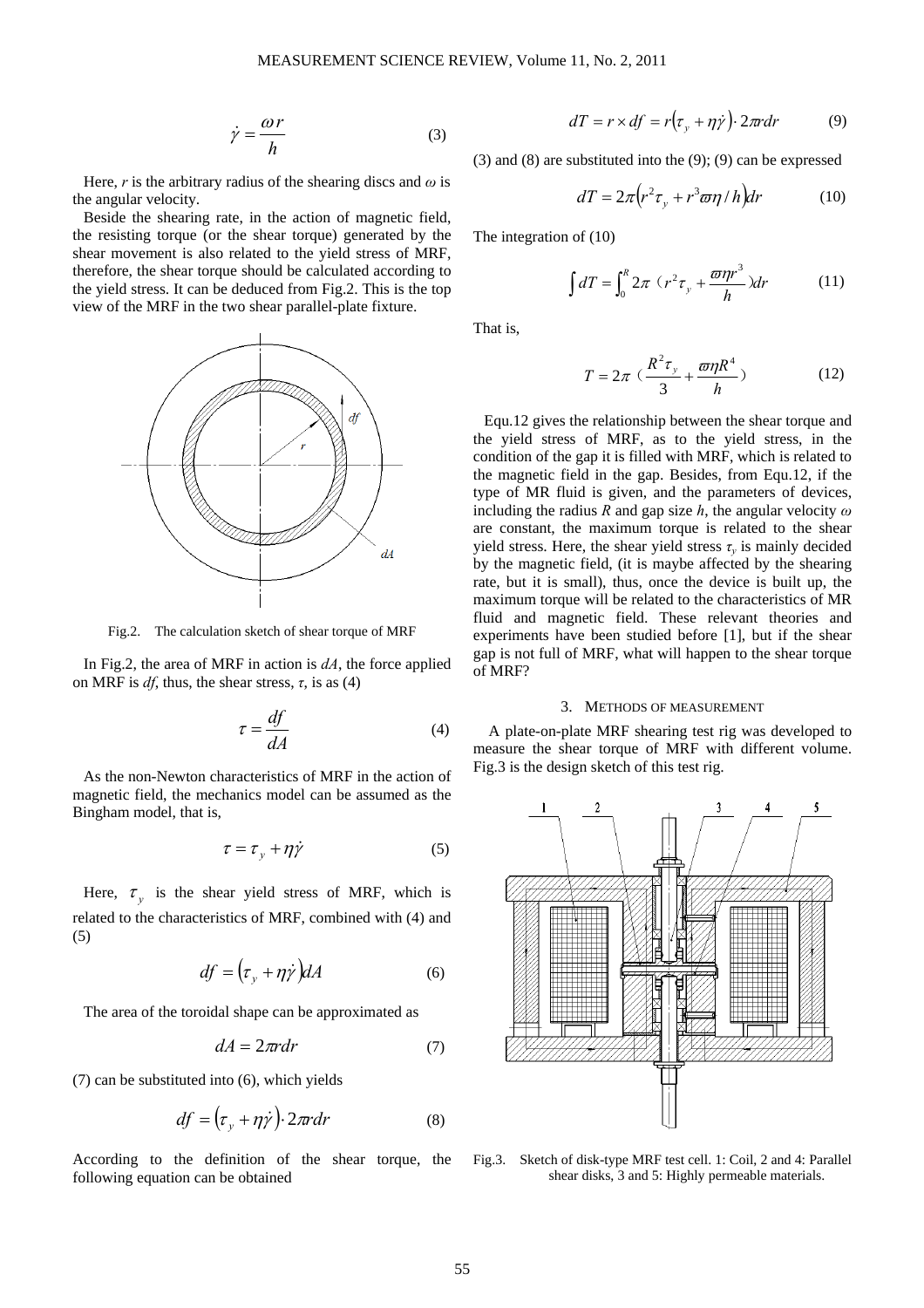The test specimen MR fluid is MRF-132AD of Lord Corp., which consists mainly of 3 components including magnetisable particles in micron-sized, hydrocarbon based oil and other additives, e.g., suspending agent, thixotropes, anti-wear and anti-corrosion additives, and friction modifiers. It is a hydrocarbon-based suspension of around 30% (volume) iron particles. Its density is 3.06  $g/cm<sup>3</sup>$ . The size and shape distributions of the magnetisable particles were examined by scanning electron microscopy (SEM). The MR particle shape was found to be nearly spherical and typical dimensions around 1–5 µm in diameter.

The relationship of magnetic field density B to current I was simulated by FEM. Fig.4(a) is the design sketch used for the simulation, Fig.4(b) shows the distribution of magnetic density flux with no MRF in the gap when the current is 0.65A. Fig.5 illustrates the comparison of the simulation by FEM software and the experimental measurement by teslameter for the magnetic density flux in different current.



a) Simulation design



b) Simulation result

Fig.4. The distribution of magnetic flux density (Current =  $0.65$  A, and gap size  $h = 1.00$  mm)

As the magnetic flux density is the function of the added materials in the gap, and different when the gap is full of MRF and is without MRF, the measurement is necessary to value the difference.

Fig.5 shows the variation in the following conditions, that is, the simulation and the measurement when no MRF is in the shear gap, the other is the measurement when the gap is full of MRF. It is obvious that because of permeability differences, the magnetic permeability of MRF is larger than air, the magnetic field B in the shear gap full of MRF is higher than that of the other case.



Fig.5. Magnetic field vs. Current

#### 4. RESULTS AND DISCUSSION

A certain amount of MRF is added into the shear gap between the two rotary disks by the injector, the shear torque measured will change with the different volume and the current. The following Fig.6 shows the relationship between the shear torque of MRF and the current in the different added volume.



Fig.6. Shear torque vs. Current of different volume of MRF (Gap size is 1.0 mm)

In order to indicate the difference of the different volume clearly, the current is adjusted to 0.5 A, Fig.7 gives the relationship between the shear torque of MRF and the added volume.

From Fig.6, we can conclude that,

1) When the same volume of MRF is added into the shear gap, with the current increased, if the current is less than 0.6 A, the shear torque will increase clearly. Once the current exceeds 0.6 A, the incremental will keep stable with the current continuing to increase, that is, when the current is